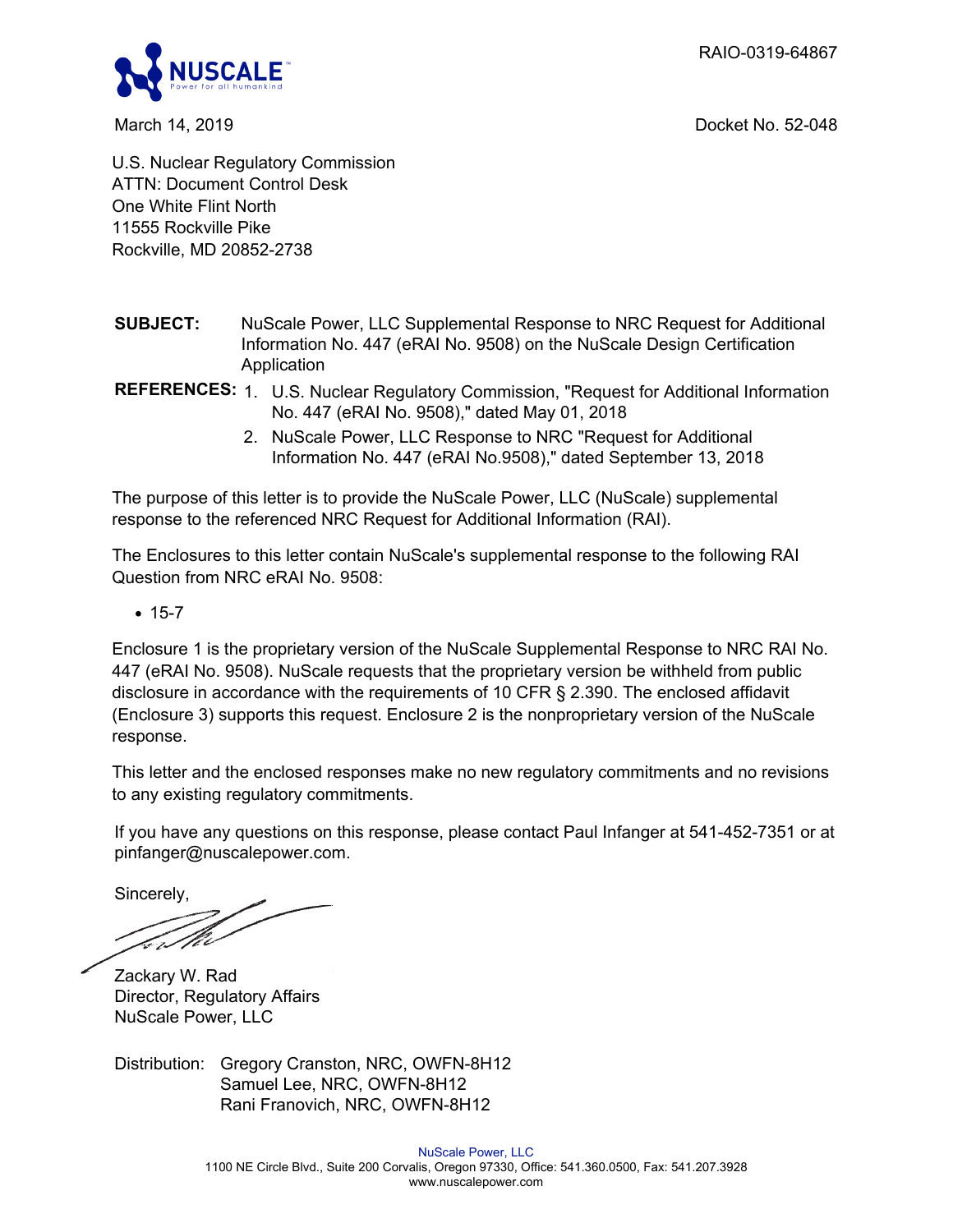

Enclosure 1: NuScale Supplemental Response to NRC Request for Additional Information eRAI No. 9508, proprietary

Enclosure 2: NuScale Supplemental Response to NRC Request for Additional Information eRAI No. 9508, nonproprietary

Enclosure 3: Affidavit of Zackary W. Rad, AF-0319-64868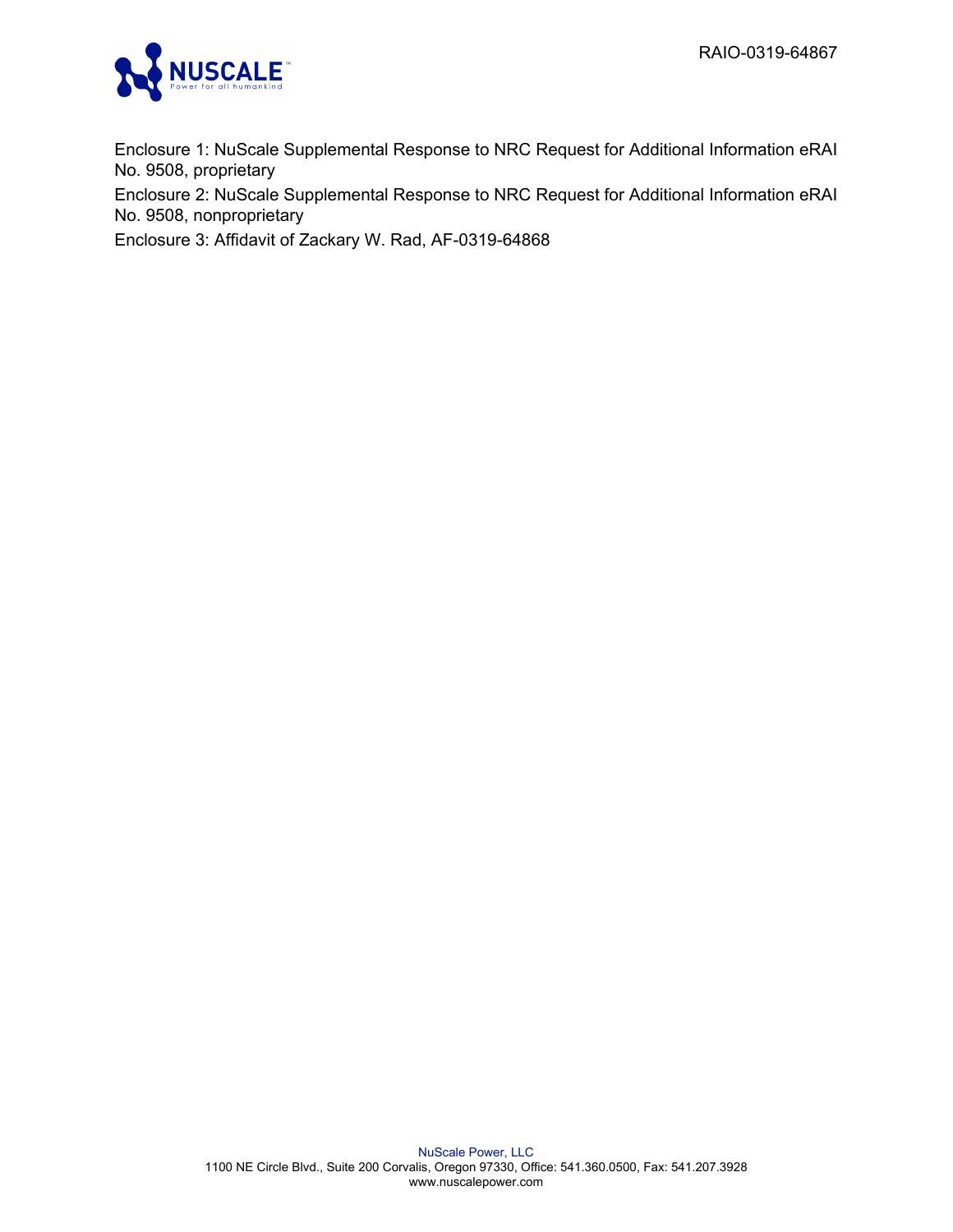

# **Enclosure 1:**

NuScale Supplemental Response to NRC Request for Additional Information eRAI No. 9508, proprietary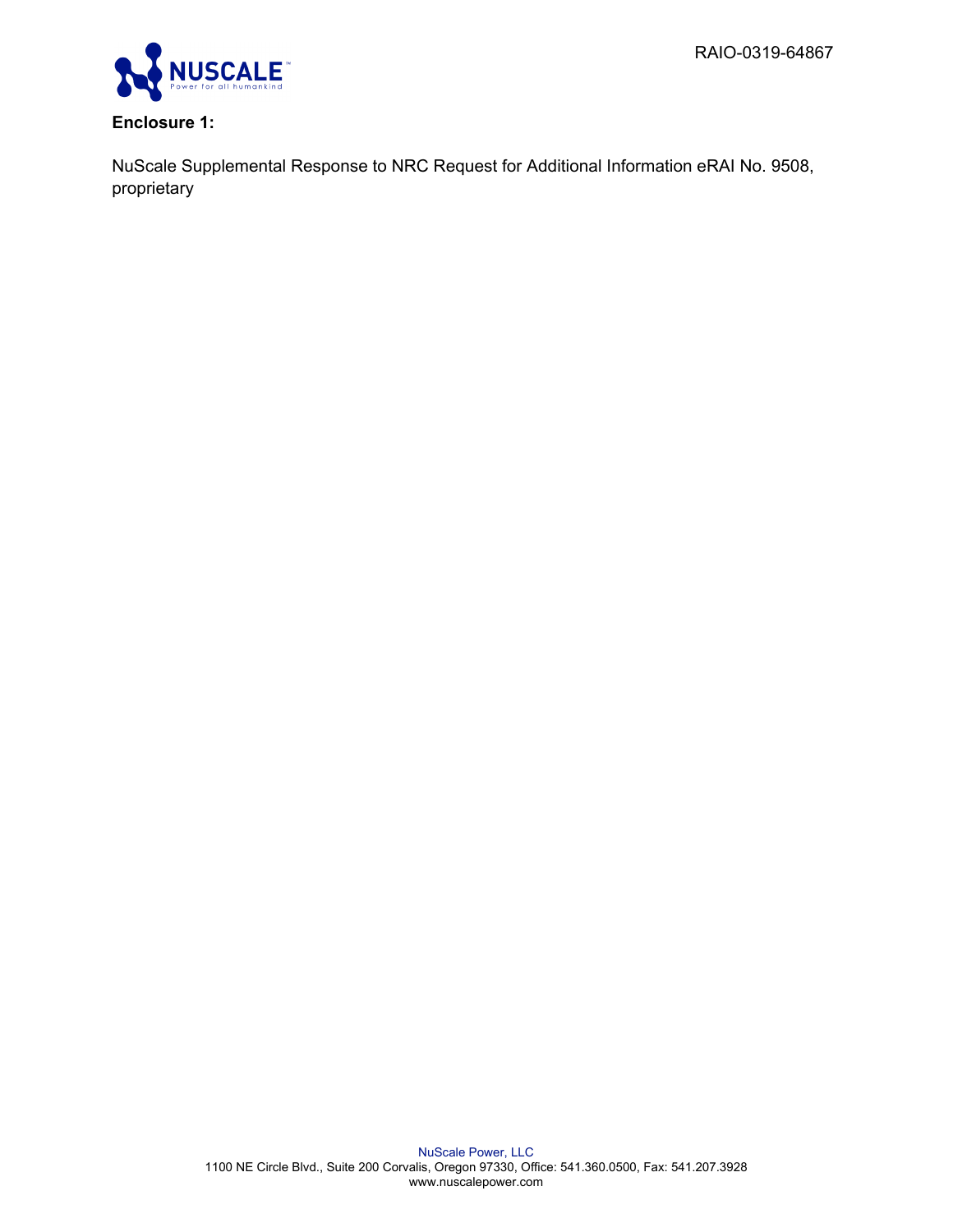

# **Enclosure 2:**

NuScale Supplemental Response to NRC Request for Additional Information eRAI No. 9508, nonproprietary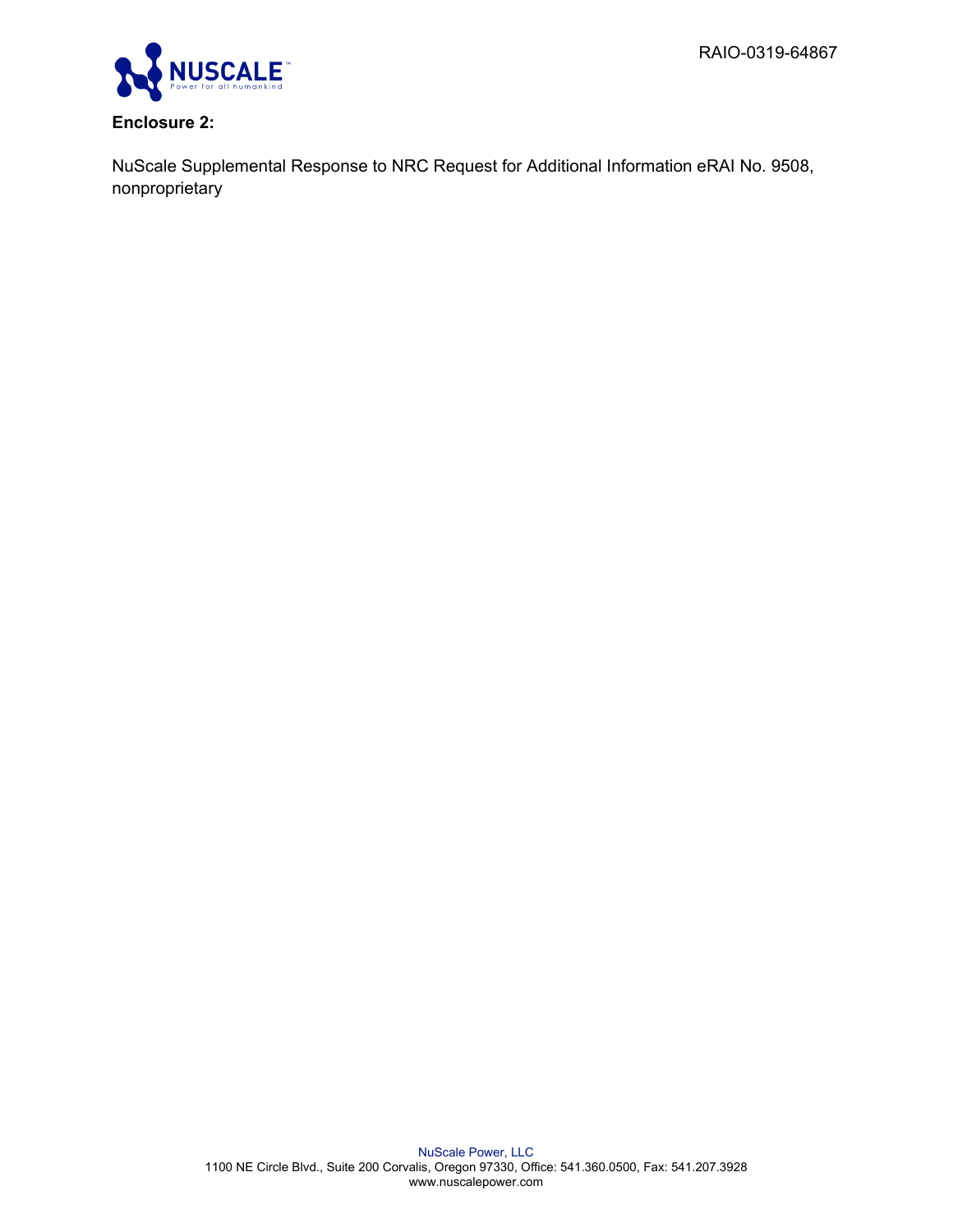

# **Response to Request for Additional Information Docket No. 52-048**

**eRAI No.:** 9508 **Date of RAI Issue:** 05/01/2018

**NRC Question No.:** 15-7

10 CFR 50 Appendix A, GDC 34, Residual heat removal, and NuScale's PDC 34, in FSAR Section 3.1.4.5, state,

"A system to remove residual heat shall be provided. The system safety function shall be to transfer fission product decay heat and other residual heat from the reactor core at a rate such that specified acceptable fuel design limits and the design conditions of the reactor coolant pressure boundary are not exceeded."

As discussed in FSAR Section 15.0.5, there are two systems to remove decay heat: the DHRS and the ECCS. The Long Term Cooling technical report, TR-0916-51299, which addresses long term decay heat removal after ECCS actuation, and supports the FSAR Chapter 15 analyses, states, "…during long-term cooling, maintaining a collapsed liquid level in the riser above the core and demonstrating cladding temperatures remain acceptably low indicate that MCHFR is not challenged."

The RCS water mass is a function of the reactor power and there may be an initial power in which the water level drops below the riser after a reactor trip. If the RCS level drops below the riser, but not low enough to actuate the ECCS, it is unclear to the staff if fuel cladding temperatures would remain low enough to preserve the SAFDLs consistent with PDC 34. The staff is requesting the applicant address this potential scenario involving the interruption of continuous RCS natural circulation and, if necessary, demonstrate that cladding temperature remains acceptable low indicating that MCHFR is not challenged in a similar manner to that evaluated in the LTC report. If credit is taken for degraded DHRS heat removal capability (i.e., intermittent RCS natural circulation) the applicant should provide experimental data which validates the degraded DHRS heat removal capability.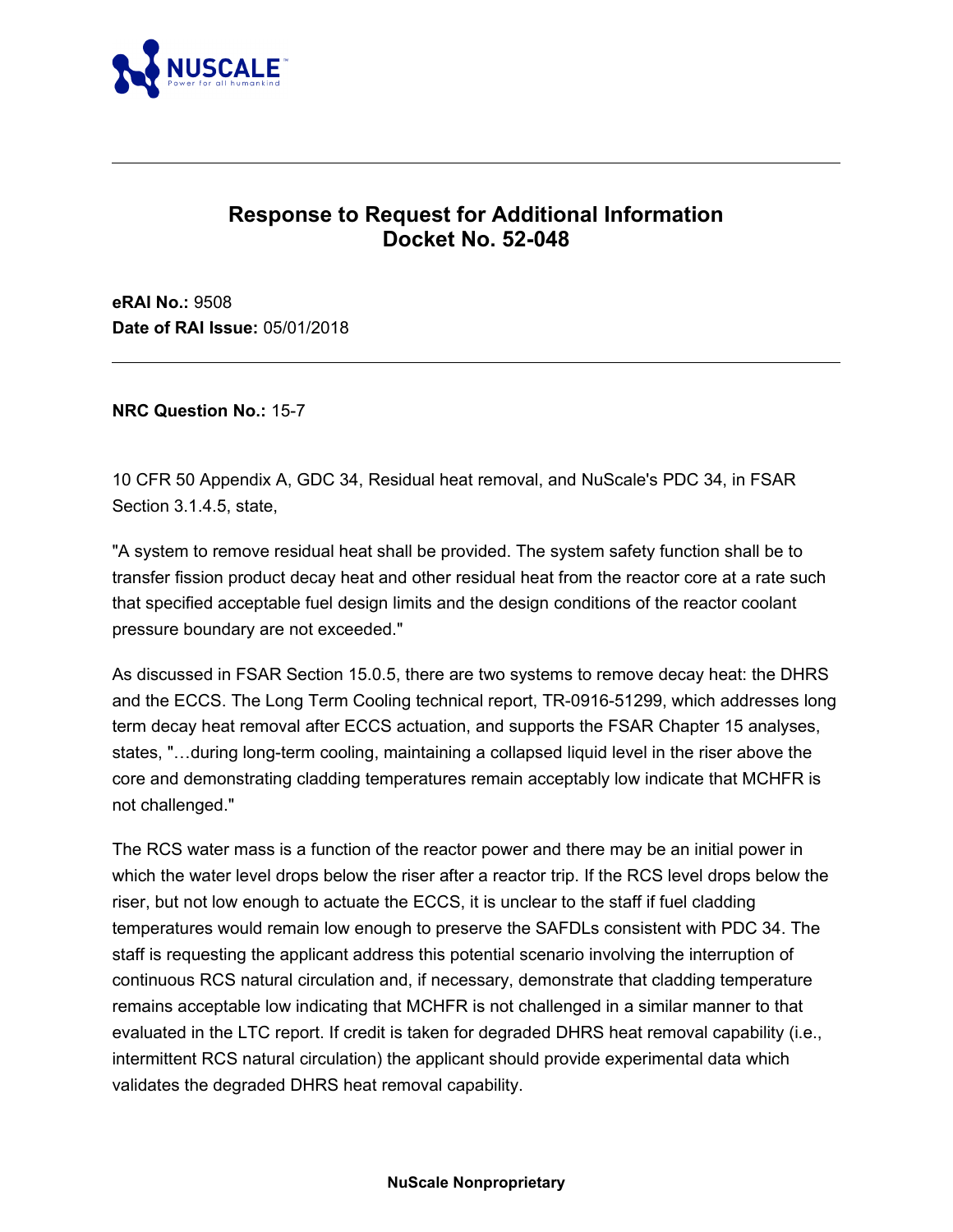

## **NuScale Response:**

The original NuScale response as submitted in NuScale correspondence RAIO-0918-61781 and dated September 13, 2018, is augmented with the following information.

Following reactor scram, normal operating procedure will ensure RCS temperature and inventory are kept sufficiently high by using the secondary plant systems and makeup injection to maintain level in the pressurizer. However, for scenarios where the module is under extended decay heat removal system (DHRS) cooling with no makeup injection available, e.g., during a loss of power, it is possible for the primary coolant to shrink below the top of the riser causing a disruption to the normal RCS circulation path. This scenario is referred to as riser uncovery. The following topics related to riser uncovery are discussed in this response: riser uncovery phenomena, NRELAP5 1D modeling of riser uncovery, DHRS performance, and core critical heat flux (CHF) and criticality potential during riser uncovery.

### Riser Uncovery Phenomena

Immediately following actuation, DHRS heat removal well exceeds core decay heat due to the large temperature gradient between the reactor coolant system (RCS) and reactor pool. Coolant temperature and level will decrease over time which can lead to riser uncovery and a disruption to normal RCS circulation. The earliest timing of riser uncovery is on the order of a few hours depending on assumed conditions, e.g., initial RCS inventory mass and decay heat. For example, system analysis of a nominal DHRS cool down with two condensers shows that riser uncovering begins approximately 3 hours after reactor trip, starting from an initial pressurizer level of 50% and assuming the ANS 1973 decay heat standard with actinides.

During the time prior to riser uncovery, DHRS operation has driven the module to cold (less than 420°F) and depressurized conditions. Core temperatures are subcooled with no voiding in the core region. Decay heat is being transferred from the core to the DHRS by flow through the normal RCS circulation path. Once the riser becomes uncovered, the primary loop normal circulation path is disrupted, and an internal circulation flow path is established within both the riser and downcomer (Figure 1). Within the riser, a heated column is expected to develop and travel upwards from the core through the center of the riser, while colder liquid travels downwards along the riser wall back into the core region. This internal flow path transfers decay heat into the downcomer through the riser wall. Within the downcomer, liquid heated by the riser wall is expected to travel upwards into the steam generator region, transfer energy to the DHRS through the steam generator (SG) tubes, and then circulate downwards.

#### **NuScale Nonproprietary**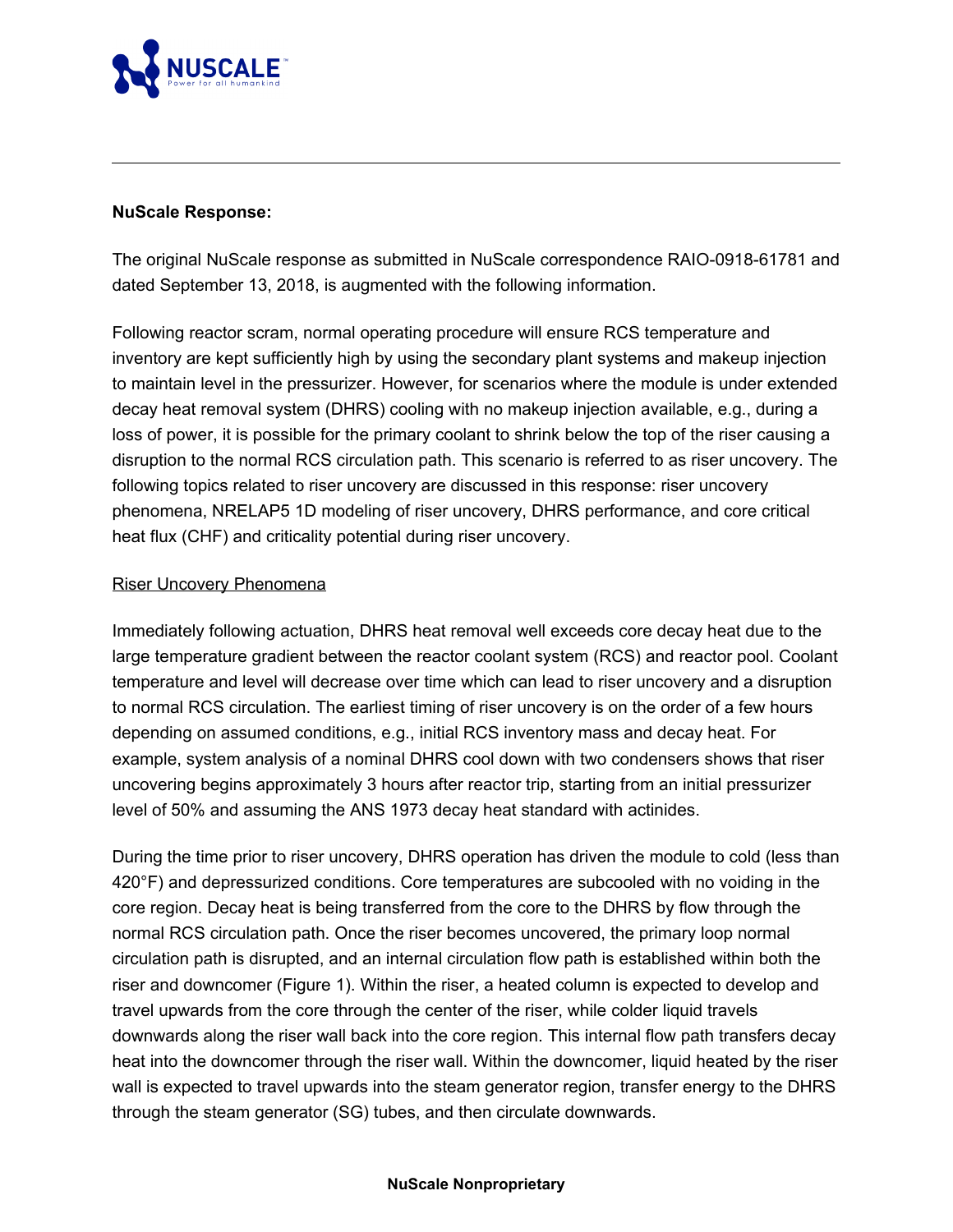

This mechanism for transferring decay heat to the DHRS is self-balancing. If internal recirculation and riser heat transfer are insufficient to remove decay heat, coolant in the riser will remain sufficiently heated to sustain some normal circulation in addition to some internal circulation. In the long term, quasi-equilibrium conditions will be established at the coolant level, temperature, and flow necessary to remove decay heat through the DHRS.

{{

Figure 1. Internal circulation within riser and downcomer after riser uncovery.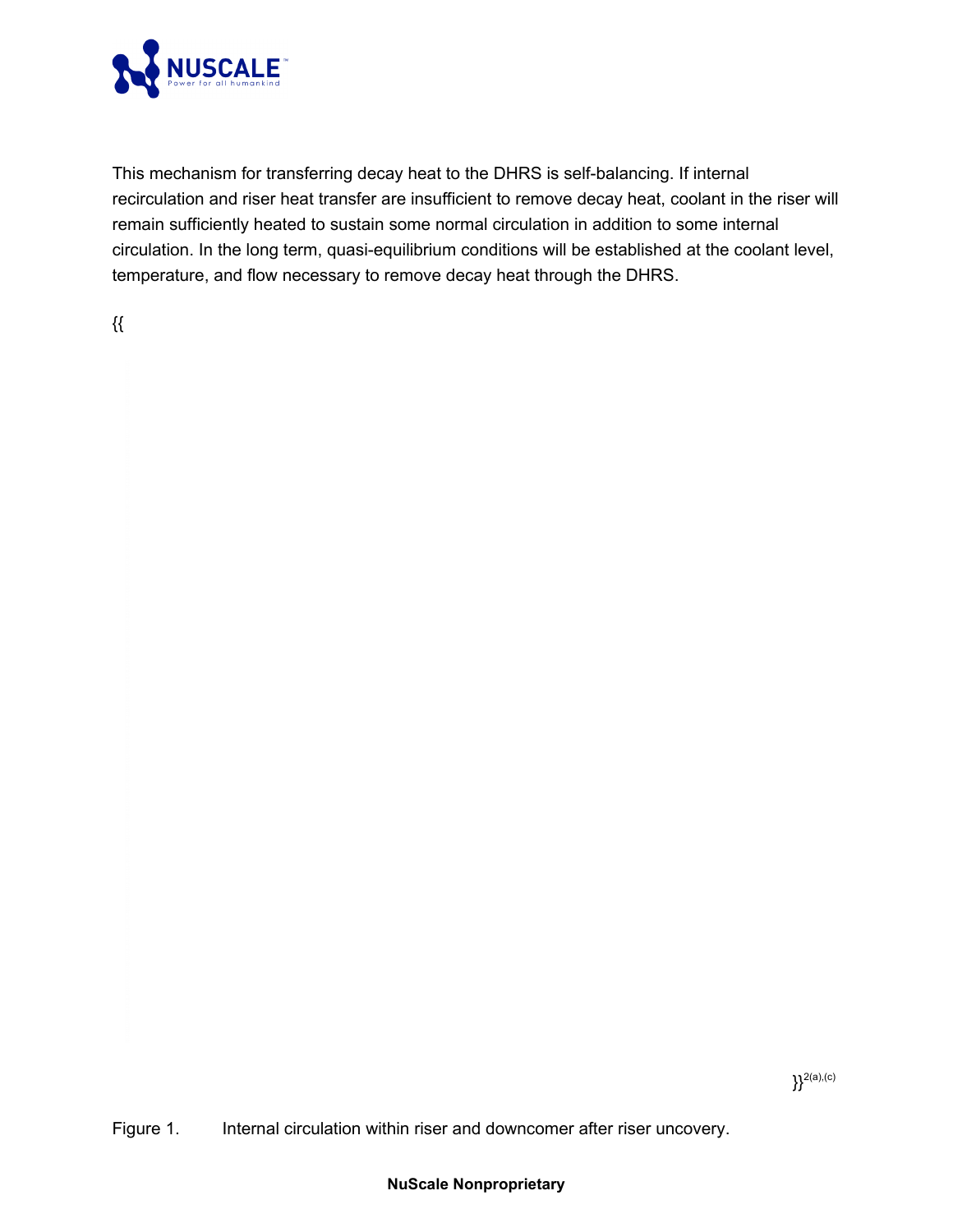

## NRELAP5 1D Modeling of Riser Uncovery

Safety analysis methodologies using NRELAP5 have developed 1D models for the riser and downcomer flow paths as the majority of evaluated events feature single direction flow within these channels. These models cannot calculate internal circulation within the riser or downcomer when riser uncovery occurs. To evaluate the behavior of these models during riser uncovery, two scenarios are developed using DHRS cooldown cases from long term cooling analysis. {{

 ${}^{2(a),(c)}$ 

Comparisons for riser collapsed level (Figure 2), RCS flow (Figure 3 and Figure 4), core outlet liquid and saturation temperatures (Figure 5), and system pressure (Figure 6) are shown below. These results are from a long term cooling scenario where conditions are biased to maximize RCS temperature. {{

 ${}_{3}^{2(a),(c)}$  Both scenarios are shown to provide sufficient decay heat removal with the module remaining in cold and depressurized conditions.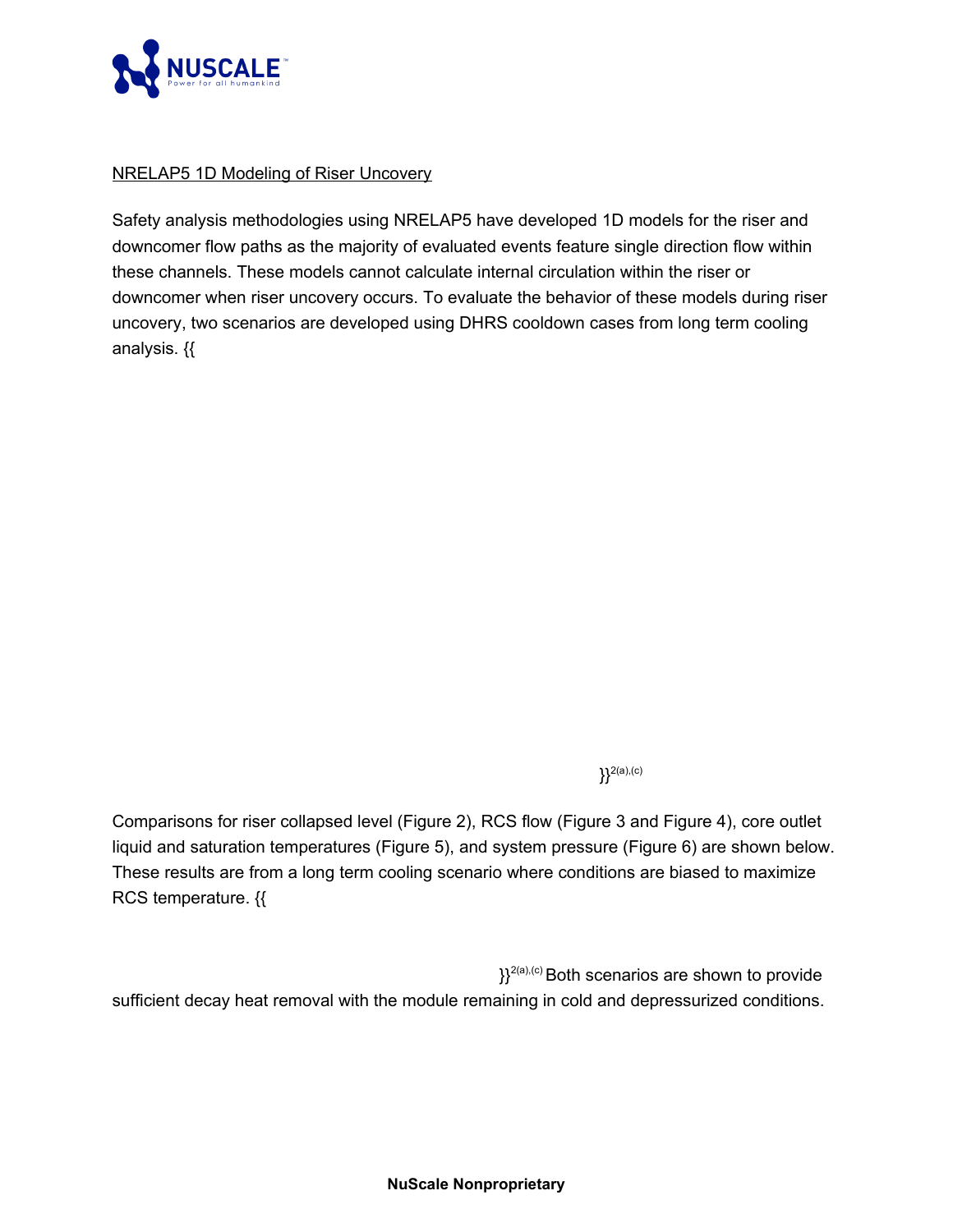

 $\}^{2(a),(c)}$ 

Figure 2. Riser collapsed level (top of riser wall is 34.8 feet relative to top of active fuel).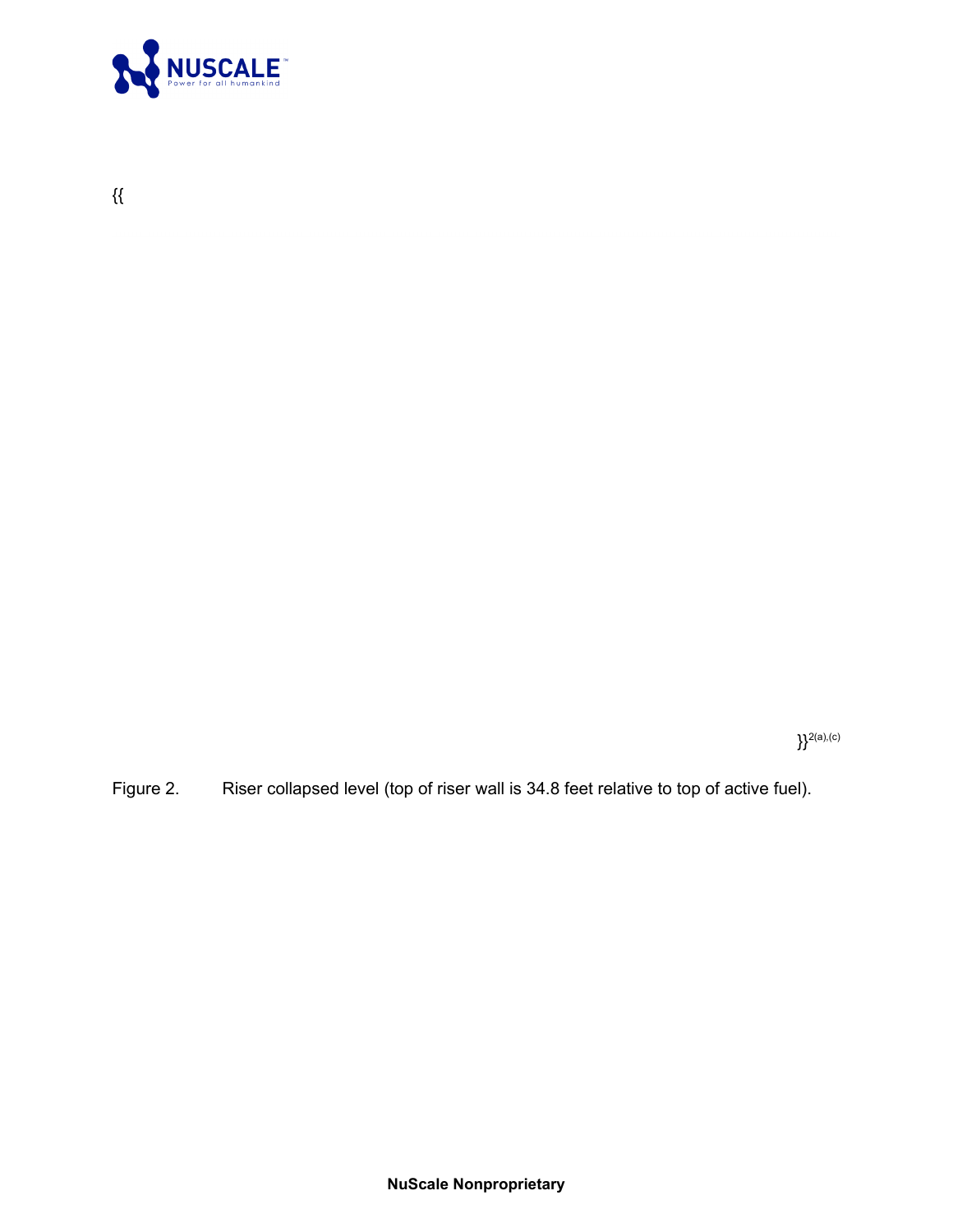

 $\}^{2(a),(c)}$ 

Figure 3. RCS flow.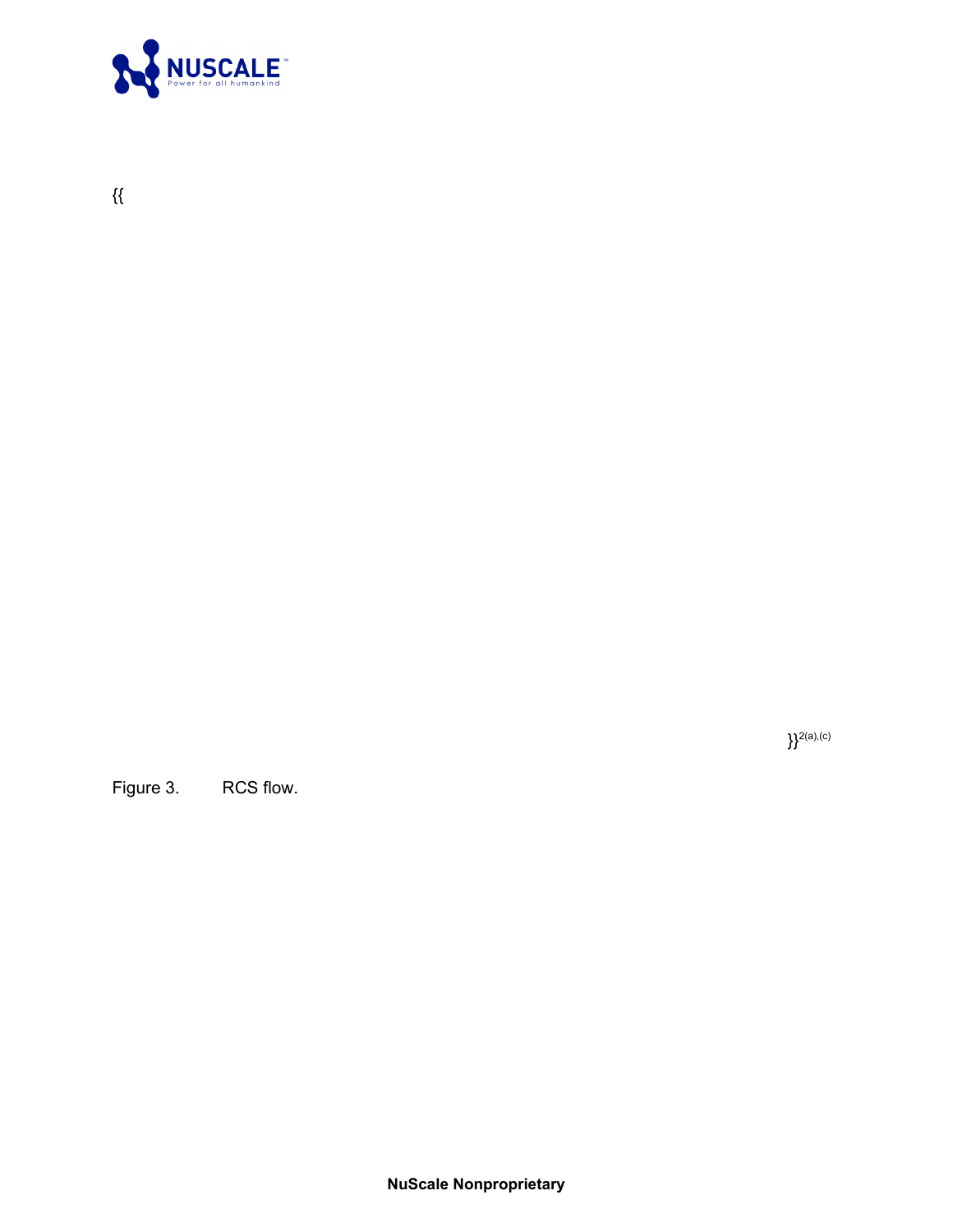

 $\}^{2(a),(c)}$ 

Figure 4. RCS flow zoomed {{

 $\}^{2(a),(c)}.$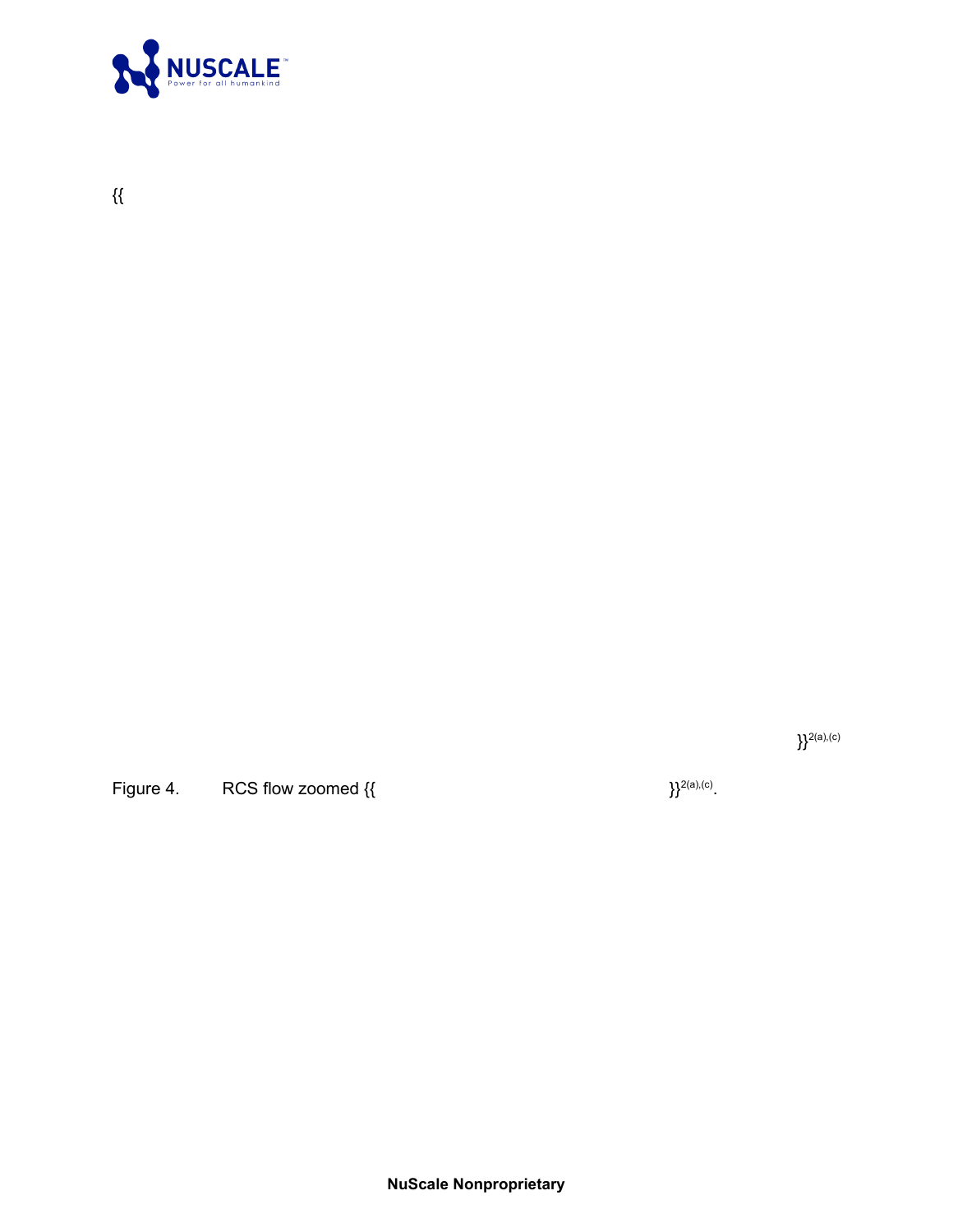

 $\}^{2(\text{a}),(\text{c})}$ 

Figure 5. Core outlet temperature and saturation temperature .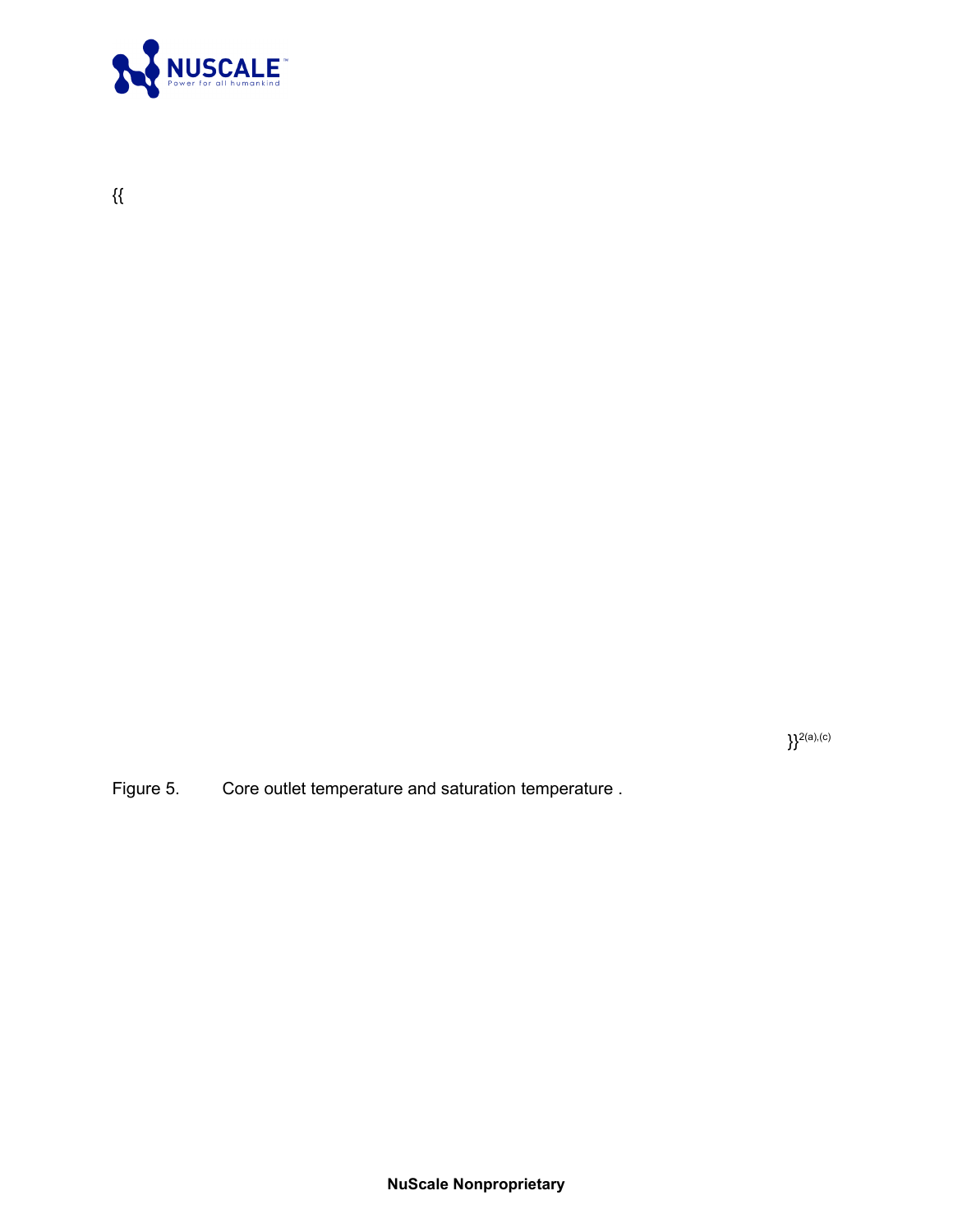

{{

 ${}^{2(a),(c)}$ 

Figure 6. RCS pressure .

### DHRS Performance during Riser Uncovery

In general, DHRS performance is strongly dependent on RCS temperature. This allows a selfbalancing equilibrium during extended DHRS operation where the RCS will stabilize at temperatures necessary to provide sufficient DHRS performance to remove core decay heat. Given the slow trend for decreasing level, there will be a transition in dominate heat transfer mechanism from the normal circulation path to internal circulation as normal circulation flow is slowly reduced to zero. During this transition, coolant temperature and thus level can only continue decreasing if the DHRS is still removing excess energy from the RCS. Complete riser uncovery implies that the internal circulation flow path is actively providing sufficient performance to remove decay heat. If heat transfer through the riser wall is insufficient to remove excess energy from the RCS, level will cease decreasing and equilibrium level will be

**NuScale Nonproprietary**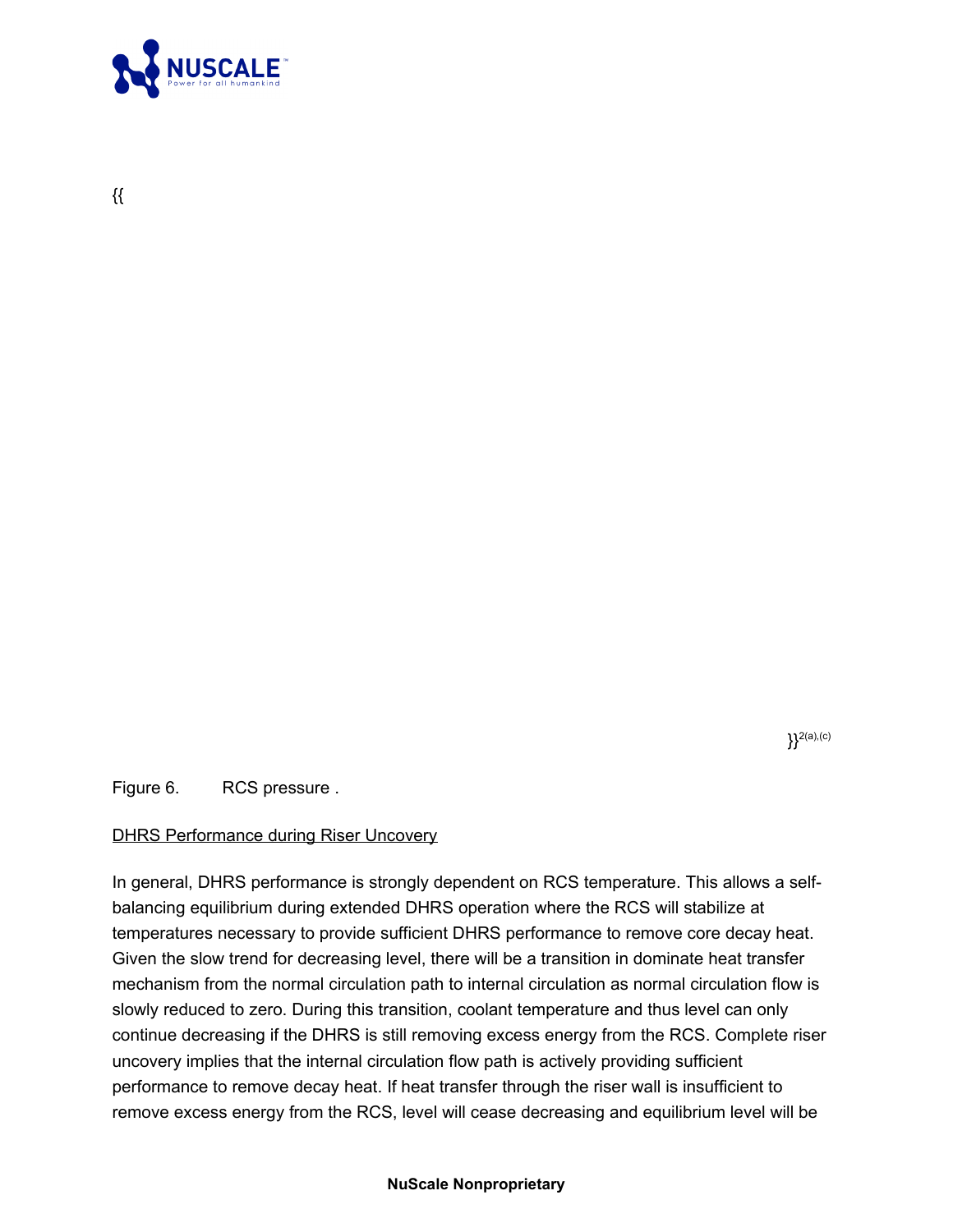

established above the riser wall. However, at the physical extreme of the event progression, an intermittent natural circulation flow may be established where level oscillates between covering and uncovering the riser wall if internal circulation heat transfer alone proved insufficient to remove decay heat. The DHRS performance predicted by NRELAP5 is presented below.

As previously discussed, with NRELAP5 1D models {{

 ${}^{12(a),(c)}$  As temperature decreases, DHRS performance is also reduced. Eventually RCS temperatures decreases to the point where DHRS heat removal matches decay heat. With the 1D model and {{

only temporary until the module is sufficiently cooled. Long term, both modeling options show RCS conditions come to whatever level, temperature, and flow are necessary to reach equilibrium between DHRS heat removal and decay heat.

 ${}^{12(2a),(c)}$  this is

The amount of liquid covering the steam generator tubes is also presented as part of DHRS performance. Figure 8 presents downcomer collapsed level for both riser heat transfer models. An additional long term cooling scenario biased to minimize collapsed level is also presented. The results show that both riser heat transfer models predict similar levels of tube coverage and that the tubes remain  $\{\}$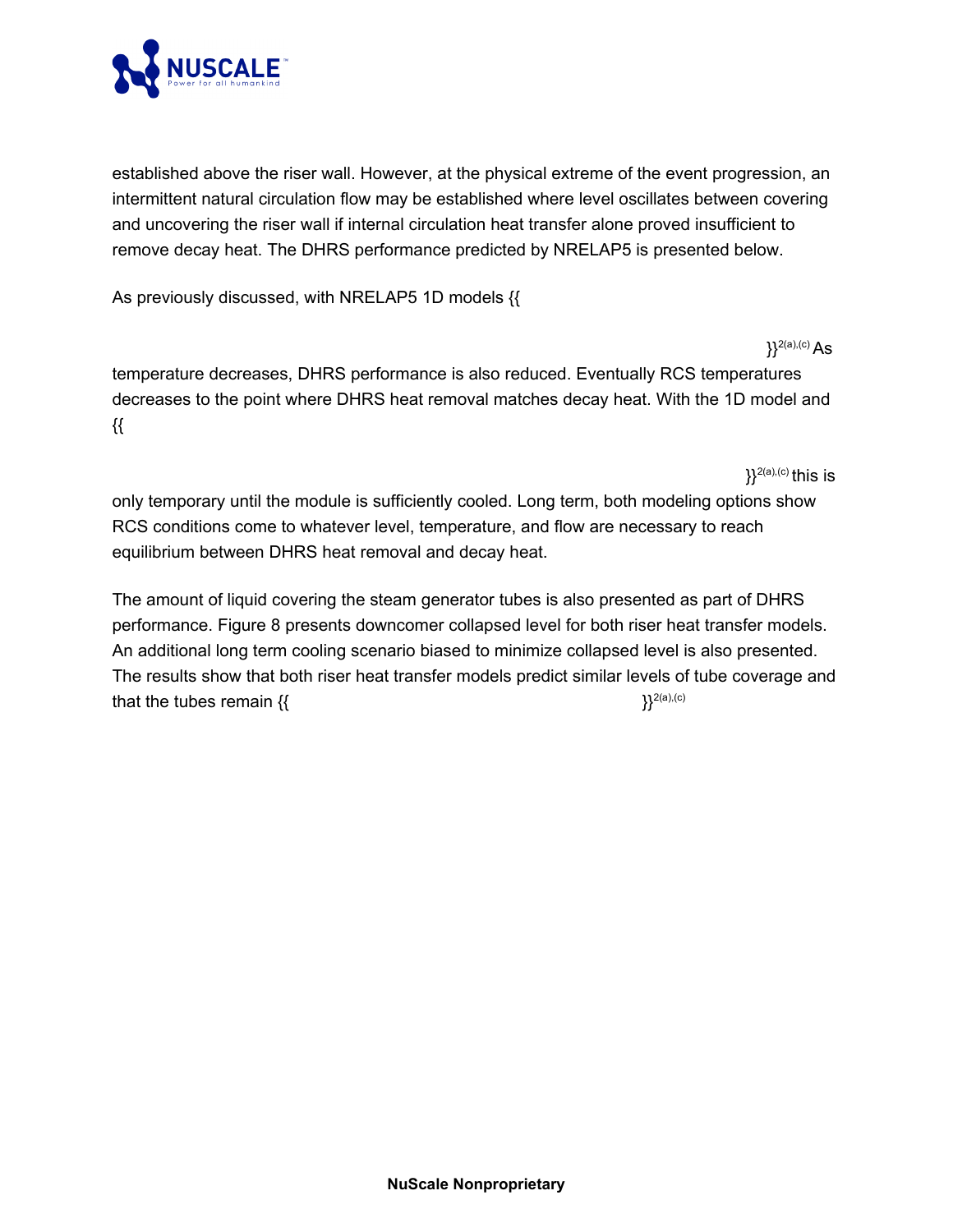

 $\}^{2(a),(c)}$ 

Figure 7. Module heat balance (note that reactor power is the same in both cases).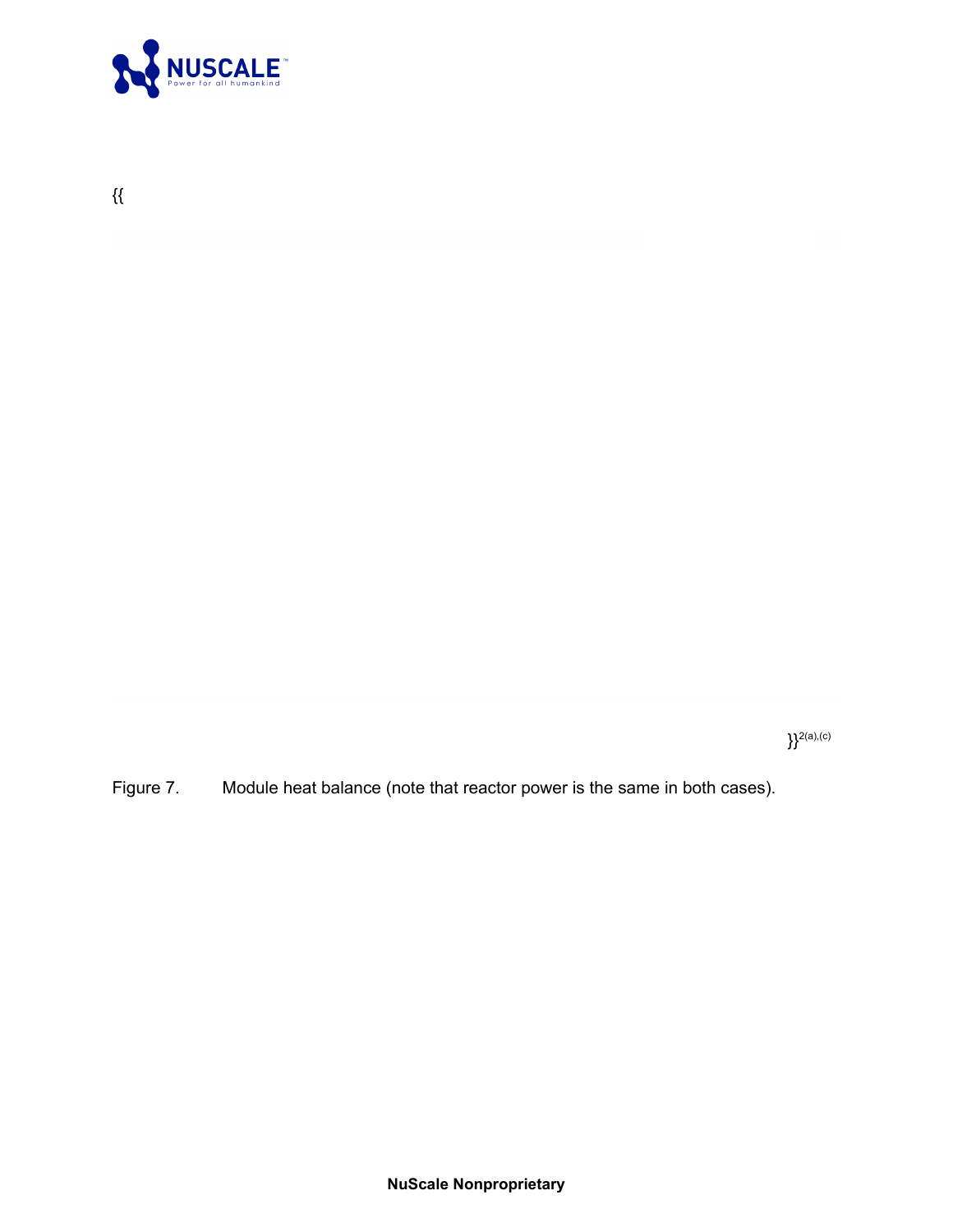

{{

 ${}^{2(a),(c)}$ 

Figure 8. Downcomer collapse level compared to SG tube elevation.

### Core CHF and Recriticality

Regardless of timing, due to the nature of riser uncovery module conditions, the RCS will be cold (less than 420°F) and at decay heat levels. Under these conditions CHF is not a concern. For confirmation,  $\{\}$ for evaluating CHF at low and stagnant flow conditions) is used to calculate the CHF ratio at various points during the transient: at the time of riser uncovery and after 24 hours from reactor scram for both cases with and without riser heat transfer modeled.

Results are presented for the long term cooling scenario biased to maximize RCS temperature. Decay heat is conservatively assumed constant at 2.5 MW for all calculations (value approximately 1 hour post-scram). A total peaking factor ( $F_Q$ ) of 2.0 is conservatively assumed

#### **NuScale Nonproprietary**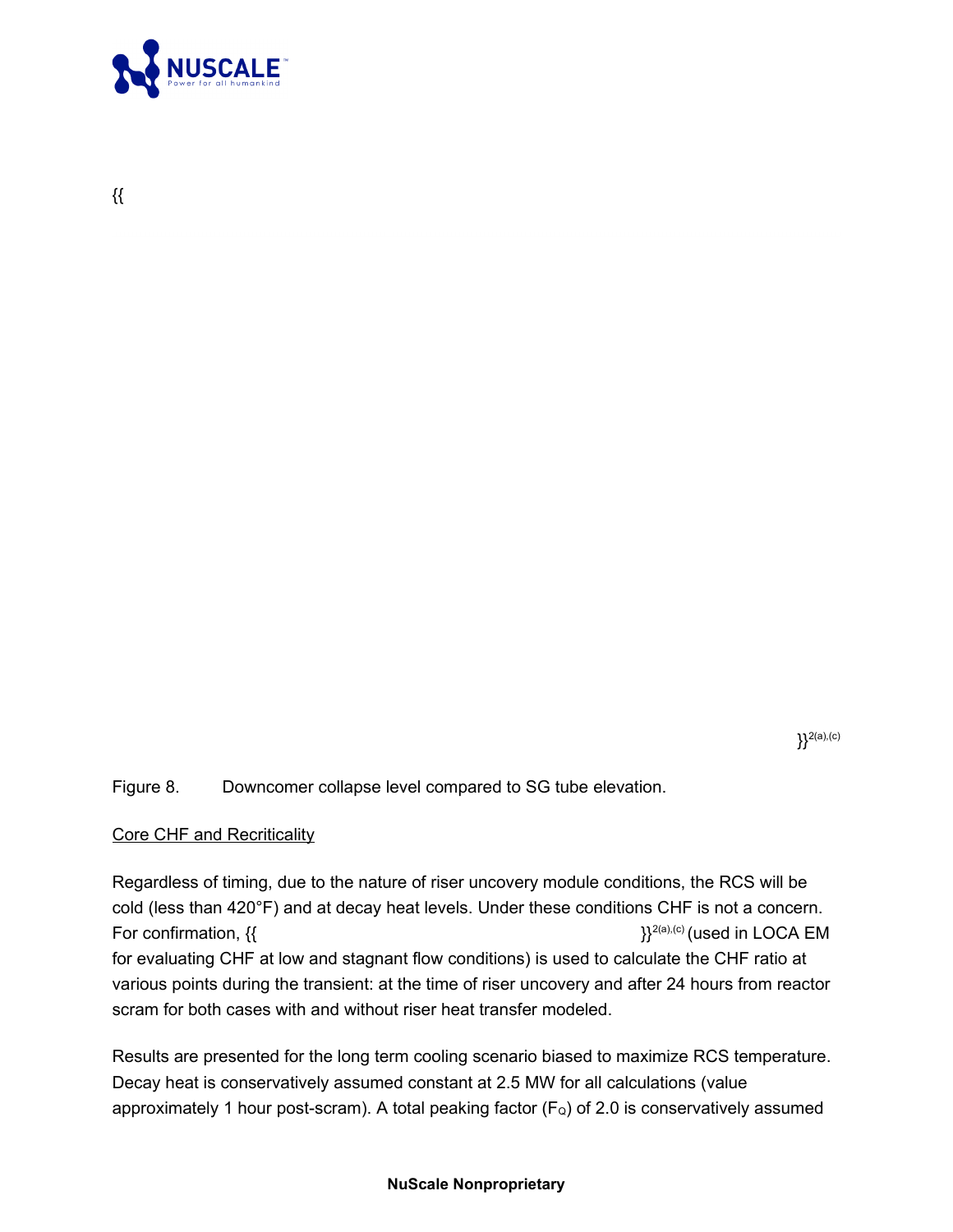

to calculate peak heat flux. {{

 ${}^{\atop }_1\}$ <sup>2(a),(c)</sup> Results are presented in Table 1 below.

Significant margin to CHF is shown for all cases. {{

}}<sup>2(a),(c)</sup> These results confirm that core CHF and temperatures are not a safety concern during riser uncovery.

The potential for recriticality during riser uncovery is also considered. For a long term cooling scenario biased to minimize RCS temperature, core average temperatures after 24 hours under DHRS cooling are {{

 ${}_{3}^{1}Y^{2(a),(c)}$  This demonstrates that the core

will remain subcritical during riser uncovery.

Table 1. CHF results during riser uncovery.

| <b>Parameter</b>                         | $\mathcal{H}$ |           |
|------------------------------------------|---------------|-----------|
| Pressure (psia)                          |               |           |
| Void Fraction                            |               |           |
| Peak Core Heat Flux (kW/m <sup>2</sup> ) |               |           |
| Critical Heat Flux (kW/m <sup>2</sup> )  |               |           |
| <b>CHFR</b>                              |               | 12(a),(c) |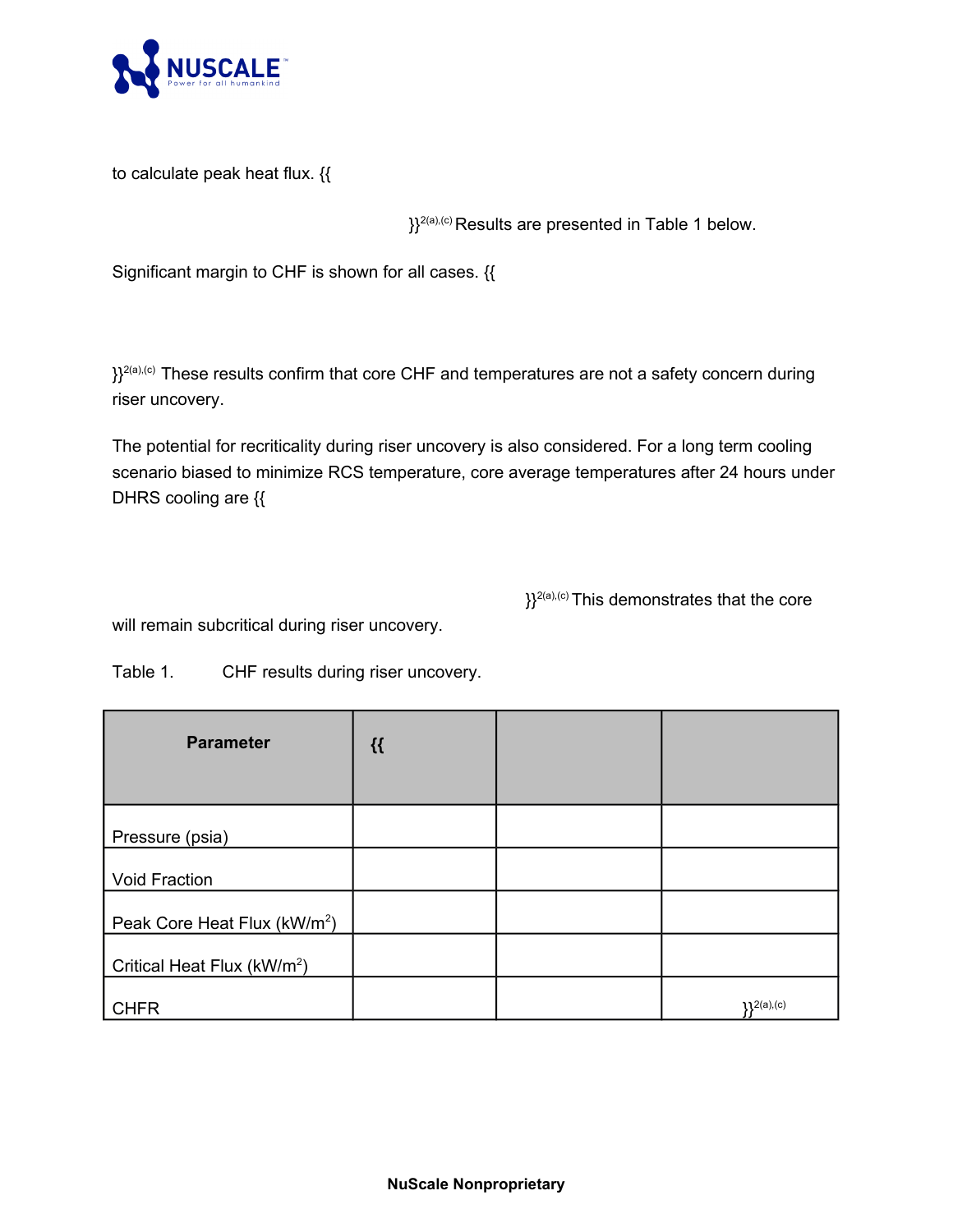

{{

 ${}^{2(a),(c)}$ 

Figure 9. Peak cladding temperature.

#### **Summary**

In the long term, DHRS performance is self-balancing and module conditions will be established at the level, temperature, and flow necessary to remove decay heat. Given the slow progression toward riser uncovery, complete riser uncovery implies that the DHRS is still removing excess energy from the RCS through the internal circulation flow path. Excess energy removal is required to further decrease temperature and reduce level below the top of the riser wall. A scenario where riser uncovery occurs intrinsically means internal circulation within the riser and downcomer provides sufficient performance to remove decay heat from the module through the DHRS.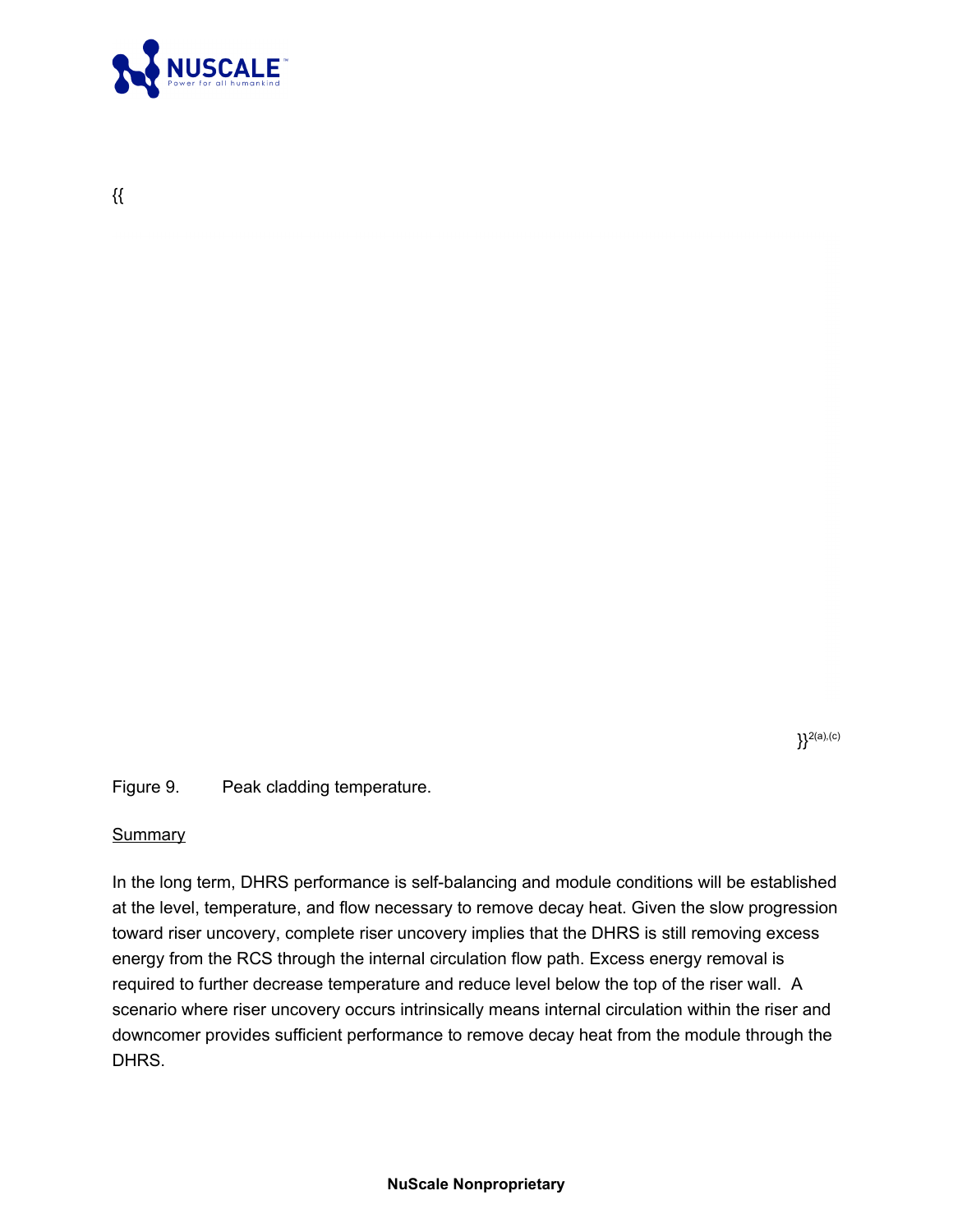

## The evaluated NRELAP5  $\{$ {  $\}$ <sup>2(a),(c)</sup> both

predict that module conditions reach equilibrium between DHRS heat removal and decay heat. Both models demonstrate significant margin to core CHF and cladding temperature safety limits with no potential for recriticality. {

 ${}^{2(a),(c)}$ 

The following conclusions are based on this response:

- · The self-balancing mechanism of the decay heat removal system heat removal during riser uncovery is understood.
- · The applied 1D riser and downcomer models are sufficient to demonstrate equilibrium is reached between heat removal and decay heat.
- · There is no safety concern during riser uncovery, with core CHF and fuel cladding temperatures showing significant margin to safety limits, and the core remaining subcritical.

# **Impact on DCA:**

There are no impacts to the DCA as a result of this response.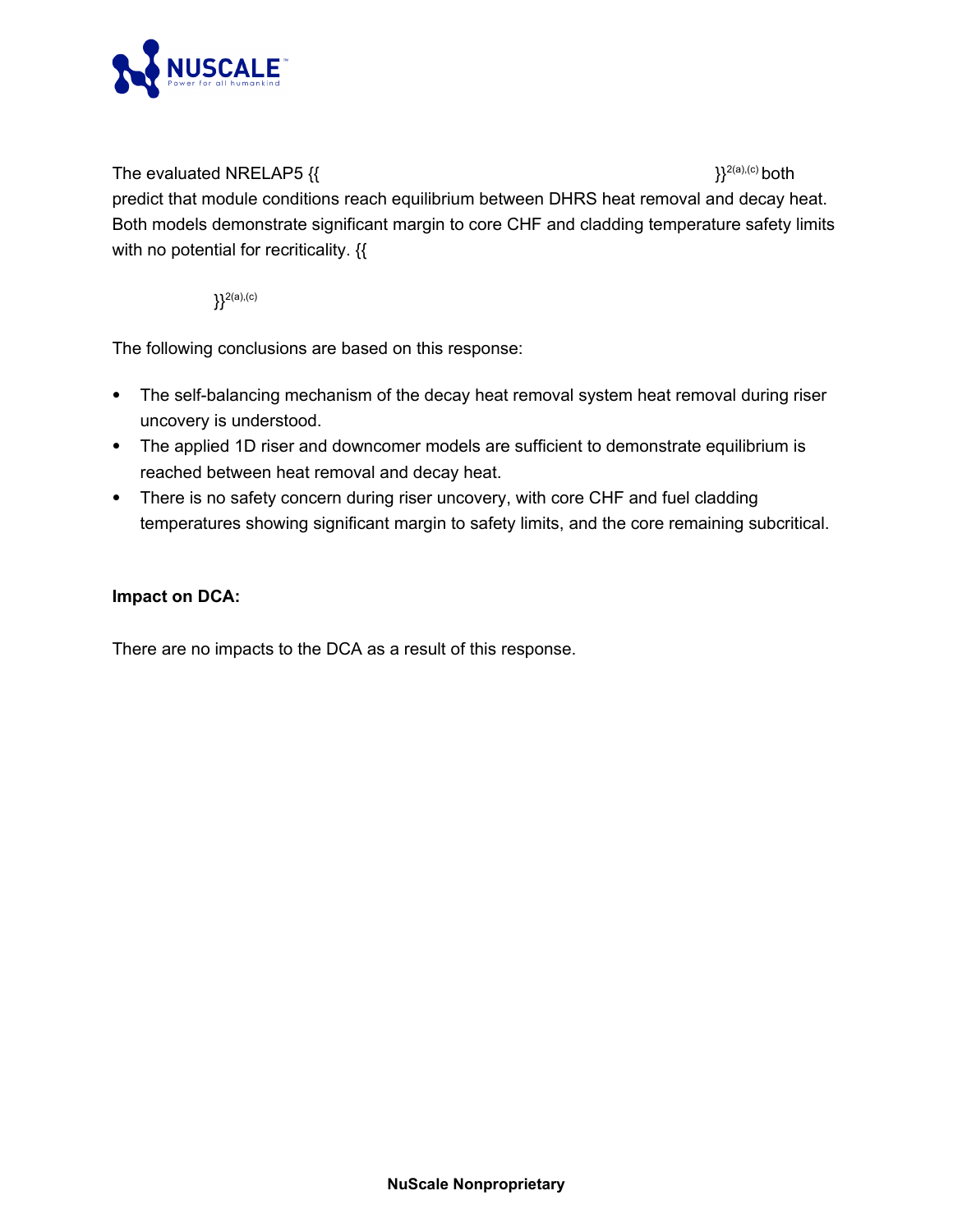RAIO-0319-64867



**Enclosure 3:**

Affidavit of Zackary W. Rad, AF-0319-64868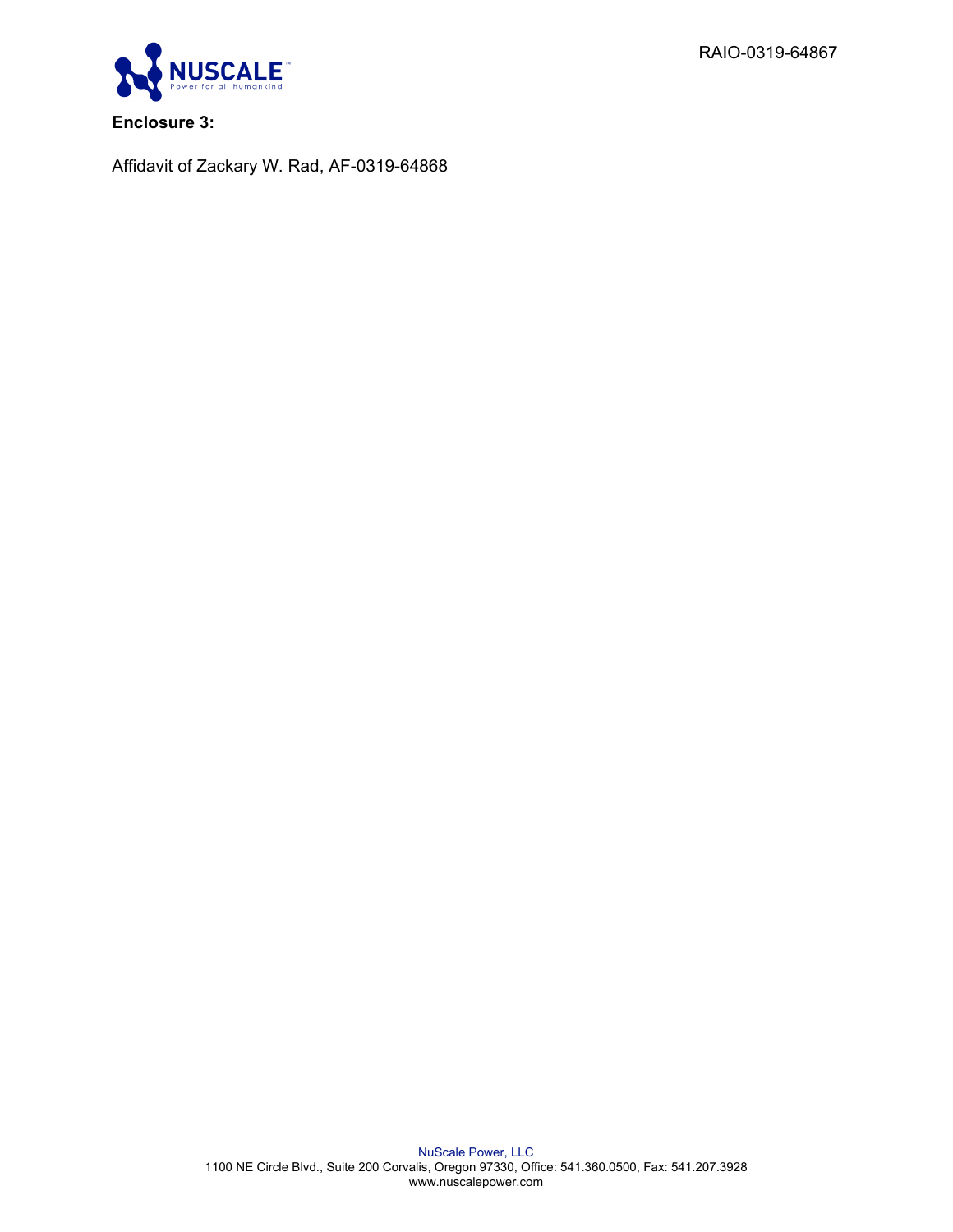## **NuScale Power, LLC**

#### AFFIDAVIT of Zackary W. Rad

I, Zackary W. Rad, state as follows:

- 1. I am the Director, Regulatory Affairs of NuScale Power, LLC (NuScale), and as such, I have been specifically delegated the function of reviewing the information described in this Affidavit that NuScale seeks to have withheld from public disclosure, and am authorized to apply for its withholding on behalf of NuScale.
- 2. I am knowledgeable of the criteria and procedures used by NuScale in designating information as a trade secret, privileged, or as confidential commercial or financial information. This request to withhold information from public disclosure is driven by one or more of the following:
	- a. The information requested to be withheld reveals distinguishing aspects of a process (or component, structure, tool, method, etc.) whose use by NuScale competitors, without a license from NuScale, would constitute a competitive economic disadvantage to NuScale.
	- b. The information requested to be withheld consists of supporting data, including test data, relative to a process (or component, structure, tool, method, etc.), and the application of the data secures a competitive economic advantage, as described more fully in paragraph 3 of this Affidavit.
	- c. Use by a competitor of the information requested to be withheld would reduce the competitor's expenditure of resources, or improve its competitive position, in the design, manufacture, shipment, installation, assurance of quality, or licensing of a similar product.
	- d. The information requested to be withheld reveals cost or price information, production capabilities, budget levels, or commercial strategies of NuScale.
	- e. The information requested to be withheld consists of patentable ideas.
- 3. Public disclosure of the information sought to be withheld is likely to cause substantial harm to NuScale's competitive position and foreclose or reduce the availability of profitmaking opportunities. The accompanying Request for Additional Information response reveals distinguishing aspects about the method by which NuScale develops its long term cooling analysis.

NuScale has performed significant research and evaluation to develop a basis for this method and has invested significant resources, including the expenditure of a considerable sum of money.

The precise financial value of the information is difficult to quantify, but it is a key element of the design basis for a NuScale plant and, therefore, has substantial value to NuScale.

If the information were disclosed to the public, NuScale's competitors would have access to the information without purchasing the right to use it or having been required to undertake a similar expenditure of resources. Such disclosure would constitute a misappropriation of NuScale's intellectual property, and would deprive NuScale of the opportunity to exercise its competitive advantage to seek an adequate return on its investment.